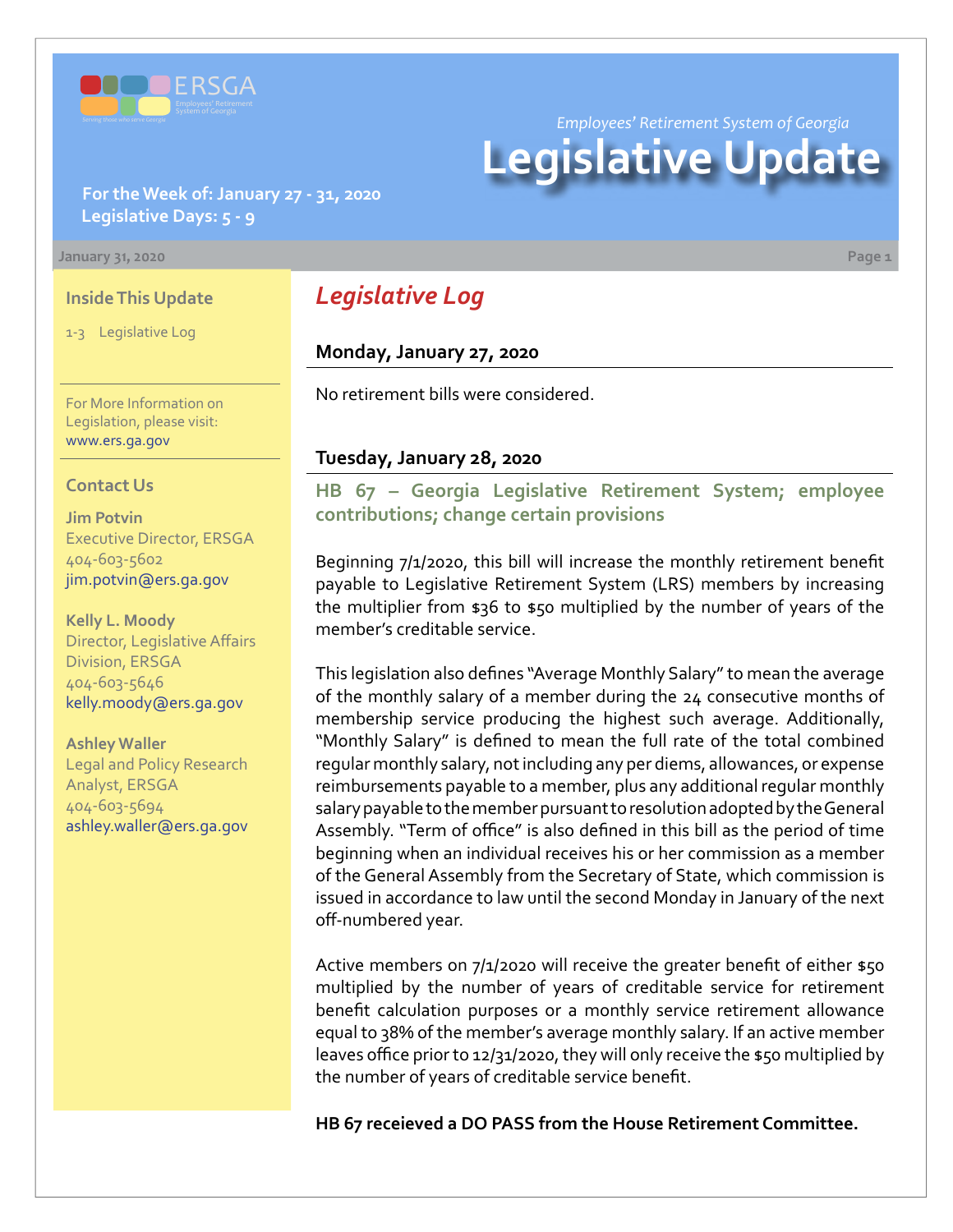# *Legislative Log (continued)*

**[HB 821](http://www.legis.ga.gov/legislation/en-US/Display/20192020/HB/821) [–](http://www.legis.ga.gov/legislation/en-US/Display/20192020/SB/14) [Retirement and pensions; granting post-retirement benefit adjustments to certain](http://www.legis.ga.gov/legislation/en-US/Display/20192020/HB/821)  individuals; provisions**

This bill would allow all members of the Employees' Retirement System (ERS), the Judicial Retirement System (JRS), and the Legislative Retirement System (LRS) to be eligible to receive any post-retirement benefit adjustments granted on or after 7/1/2020 by their respective Boards, while still maintaining that no members with membership dates on and after 7/1/2009 receive any post-retirement adjustments that were granted before 7/1/2020.

#### **HB 821 was assigned to the House Retirement Committee.**

#### **Wednesday, January 29, 2020**

**[HB 830 – Retirement and pensions; increase percentage of eligible large retirement system's](http://www.legis.ga.gov/legislation/en-US/Display/20192020/HB/830)  assets that may be invested in alternative investments**

This bill increases the allowable percentage of assets an eligible large retirement system may invest in alternative investments from 5% to 10%, effective 7/1/2020.

#### **HB 830 was assigned to the House Retirement Committee.**

### **[SB 26 – Employees' Retirement System of Georgia; prior service as a member of Georgia Defined](http://www.legis.ga.gov/legislation/en-US/Display/20192020/SB/26)  Contribution Plan; creditable service; provide**

Effective 7/1/2020, Employees' Retirement System (ERS) members with at least five years of service who were members of the Georgia Defined Contribution Plan (GDCP) immediately prior to becoming members of ERS may obtain credit for all such prior GDCP service. Members must pay full actuarial cost for the service and will have the ability to pay for such service with a payment plan option.

#### **SB 26 received a DO PASS from the Senate Retirement Committee.**

#### **[SB](http://www.legis.ga.gov/legislation/en-US/Display/20192020/SB/47) 47 – [Retirement Benefits; creditable service for certain military service; provide](http://www.legis.ga.gov/legislation/en-US/Display/20192020/SB/47)**

Beginning 7/1/2020, the legislation allows an ERS member with at least two years of service to purchase up to three years of creditable service for military service performed on or after 1/1/1990. Members must pay full actuarial cost for such service and will have the ability to pay for such with a payment plan.

#### **SB 47 received a DO PASS from the Senate Retirement Committee.**